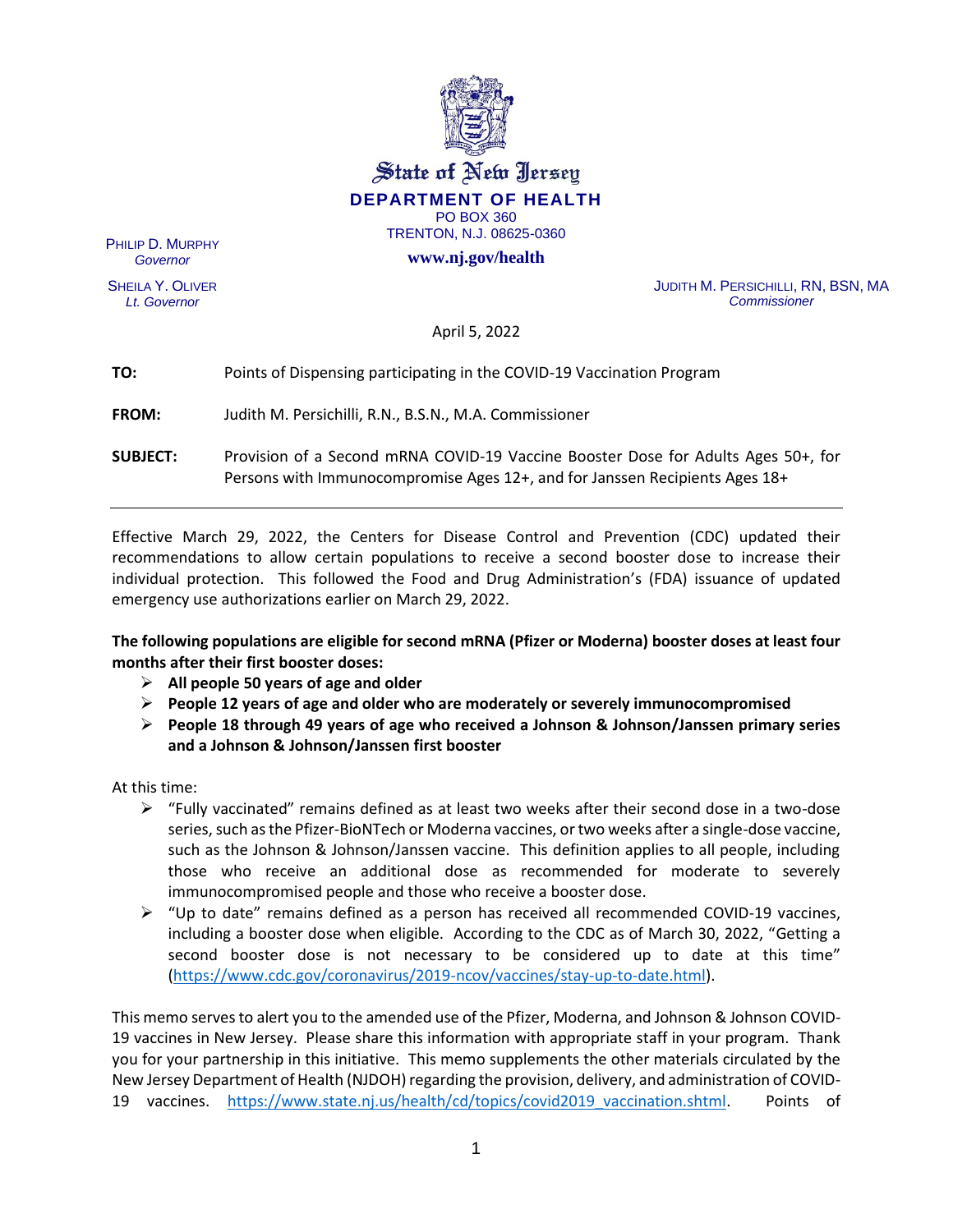Dispensing may contact the New Jersey Department of Health Vaccine Operations Center at [Vax.Operations@doh.nj.gov](mailto:Vax.Operations@doh.nj.gov) with any further questions.

\_\_\_\_\_\_\_\_\_\_\_\_\_\_\_\_\_\_\_\_\_\_\_\_\_\_\_\_\_\_\_\_\_\_\_\_\_\_\_\_\_\_\_\_\_\_\_\_\_\_\_\_\_\_\_\_\_\_\_\_\_\_\_\_\_\_\_\_\_\_\_\_\_\_\_\_\_\_\_\_\_\_\_\_\_

## Eligible population

Effective March 29, 2022, certain populations are eligible to receive a second mRNA (Pfizer or Moderna) booster dose:

- All people 50 years of age and older.
- People 12 years of age and older who are moderately or severely immunocompromised.
- People 18 through 49 years of age who received a Johnson & Johnson/Janssen primary series and a Johnson & Johnson/Janssen first booster dose.

Meanwhile, all adolescents and adults aged 12 years and older are eligible to receive a first booster dose:

- All adolescents and adults (aged 12 and older) who received a primary series with Pfizer-BioNTech COVID-19 vaccine.
- All adults (aged 18 and older) who received a primary series with Moderna COVID-19 vaccine.
- All adults (aged 18 and older) who received one Johnson & Johnson/Janssen vaccine.

Additionally, the following remain eligible for the primary vaccine series:

- All persons aged five through 11 years are eligible for the Pfizer-BioNTech pediatric formulation COVID-19 two-dose series.
- All persons aged 12 through 17 years are eligible for the Pfizer-BioNTech adolescent/adult formulation COVID-19 two-dose series.
- All persons aged 18 and older are eligible for the Pfizer-BioNTech and Moderna two-dose series, and for the Johnson & Johnson/Janssen one-dose vaccine.
- Persons aged five and older who are moderately to severely immune compromised are eligible for an additional dose of the Pfizer-BioNTech or Moderna vaccines.

All points of dispensing are advised to make booster doses available to those who self identify as eligible under the above criterion. Providers must accept self-reported eligibility from the vaccine recipient as sufficient and are not permitted to require individuals to present documentation or a note from a medical provider to demonstrate eligibility. To establish the interval, if a person does not present with a vaccination record or the Docket app, providers can query the New Jersey Immunization Information System (NJIIS).

Note:

- 1. Despite the upcoming sunset of the HRSA COVID-19 Uninsured Program [\(https://www.hrsa.gov/coviduninsuredclaim/submission-deadline\)](https://www.hrsa.gov/coviduninsuredclaim/submission-deadline), all COVID-19 providers must continue to offer COVID-19 vaccines at zero out-of-pocket cost to vaccine recipients, regardless of the recipeints' insurance status. In accordance with the CDC Provider Agreement, a person may not be denied vaccination based on their coverage status. More information here: [https://www.cdc.gov/vaccines/covid-19/vaccination-provider-support.html#requirements.](https://www.cdc.gov/vaccines/covid-19/vaccination-provider-support.html#requirements)
- 2. The CDC has issued Emergency Use Instructions (EUI), the Pfizer-BioNTech and Moderna vaccines to facilitate completion of primary, additional and/or booster doses for certain individuals including those who previously received certain non-FDA authorized or approved COVID-19 vaccines: [https://www.cdc.gov/vaccines/covid-19/eui/index.html.](https://www.cdc.gov/vaccines/covid-19/eui/index.html)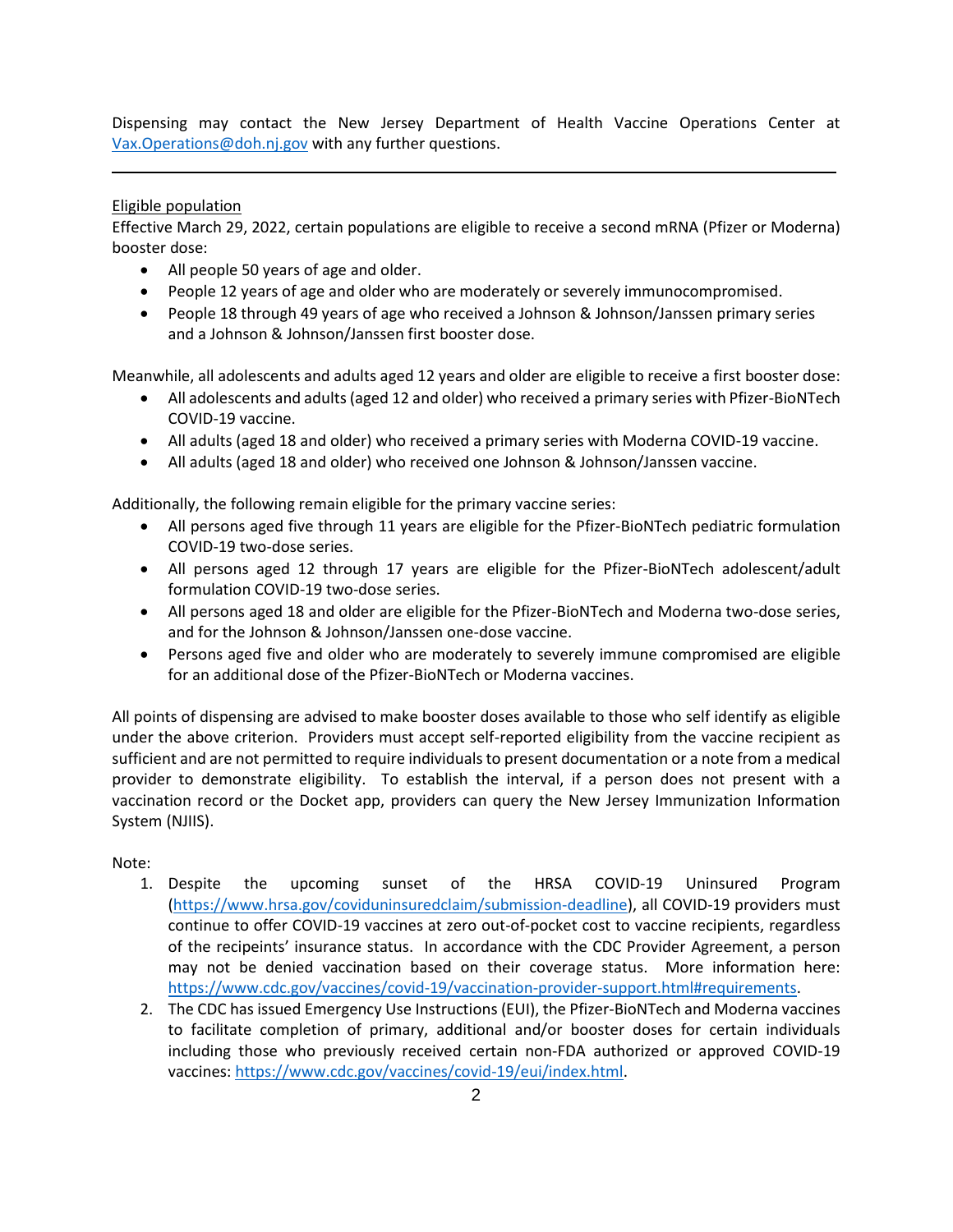#### Administration timeline

The CDC's Interim Clinical Considerations for Use of COVID-19 Vaccines Currently Approved or Authorized in the United States outlines updated recommendations for the intervals between doses: [https://www.cdc.gov/vaccines/covid-19/clinical-considerations/covid-19-vaccines-us.html.](https://www.cdc.gov/vaccines/covid-19/clinical-considerations/covid-19-vaccines-us.html)

mRNA vaccines (Pfizer-BioNTech and Moderna) remain the preferred COVID-19 vaccines.

General population COVID-19 vaccination schedule:

|                   |                       | <b>Primary Series</b>  |                         | <b>Boosters</b>                 |                             |                              |  |
|-------------------|-----------------------|------------------------|-------------------------|---------------------------------|-----------------------------|------------------------------|--|
|                   | <b>Primary series</b> | <b>Number of doses</b> | <b>Interval between</b> | Number of                       | <b>Interval between</b>     | Interval between             |  |
| <b>Age Cohort</b> | vaccine               | in primary series      | $1st$ dose and $2nd$    | booster doses                   | primary series              | 1 <sup>st</sup> booster dose |  |
|                   | manufacturer          |                        | dose                    |                                 | and 1 <sup>st</sup> booster | and 2 <sup>nd</sup> booster  |  |
|                   |                       |                        |                         |                                 | dose                        | dose                         |  |
| Aged 0 through 4  | N/A                   | N/A                    | N/A                     | N/A                             | N/A                         | N/A                          |  |
| years old         |                       |                        |                         |                                 |                             |                              |  |
| Aged 5 through    | Pediatric Pfizer      | 2 doses                | 3 weeks                 | N/A                             | N/A                         | N/A                          |  |
| 11 years old      |                       |                        |                         |                                 |                             |                              |  |
| Aged 12 through   | Adolescent / Adult    | 2 doses                | 3 to 8 weeks            | 1 dose                          | At least 5 months           | N/A                          |  |
| 17 years old      | Pfizer                |                        |                         |                                 |                             |                              |  |
|                   | Adolescent / Adult    | 2 doses                | 3 to 8 weeks            | 1 dose                          | At least 5 months           | N/A                          |  |
|                   | Pfizer                |                        |                         |                                 |                             |                              |  |
| Aged 18 through   | Moderna               | 2 doses                | 4 to 8 weeks            | 1 dose                          | At least 5 months           | N/A                          |  |
| 49 years old      | Johnson &             | 1 dose                 | N/A                     | 2 doses $(2nd$                  | At least 2 months           | At least 4 months            |  |
|                   | Johnson (Janssen)     |                        |                         | booster only if 1 <sup>st</sup> |                             |                              |  |
|                   |                       |                        |                         | booster was J&J                 |                             |                              |  |
|                   |                       |                        |                         | 2 <sup>nd</sup> booster must    |                             |                              |  |
|                   |                       |                        |                         | be mRNA)                        |                             |                              |  |
| Aged 50 years old | Adolescent / Adult    | 2 doses                | 3 to 8 weeks            | 2 dose                          | At least 5 months           | At least 4 months            |  |
| or older          | Pfizer                |                        |                         |                                 |                             |                              |  |
|                   | Moderna               | 2 doses                | 4 to 8 weeks            | 2 dose                          | At least 5 months           | At least 4 months            |  |
|                   | Johnson &             | 1 dose                 | N/A                     | 2 doses $(2nd$                  | At least 2 months           | At least 4 months            |  |
|                   | Johnson (Janssen)     |                        |                         | booster dose                    |                             |                              |  |
|                   |                       |                        |                         | must be mRNA)                   |                             |                              |  |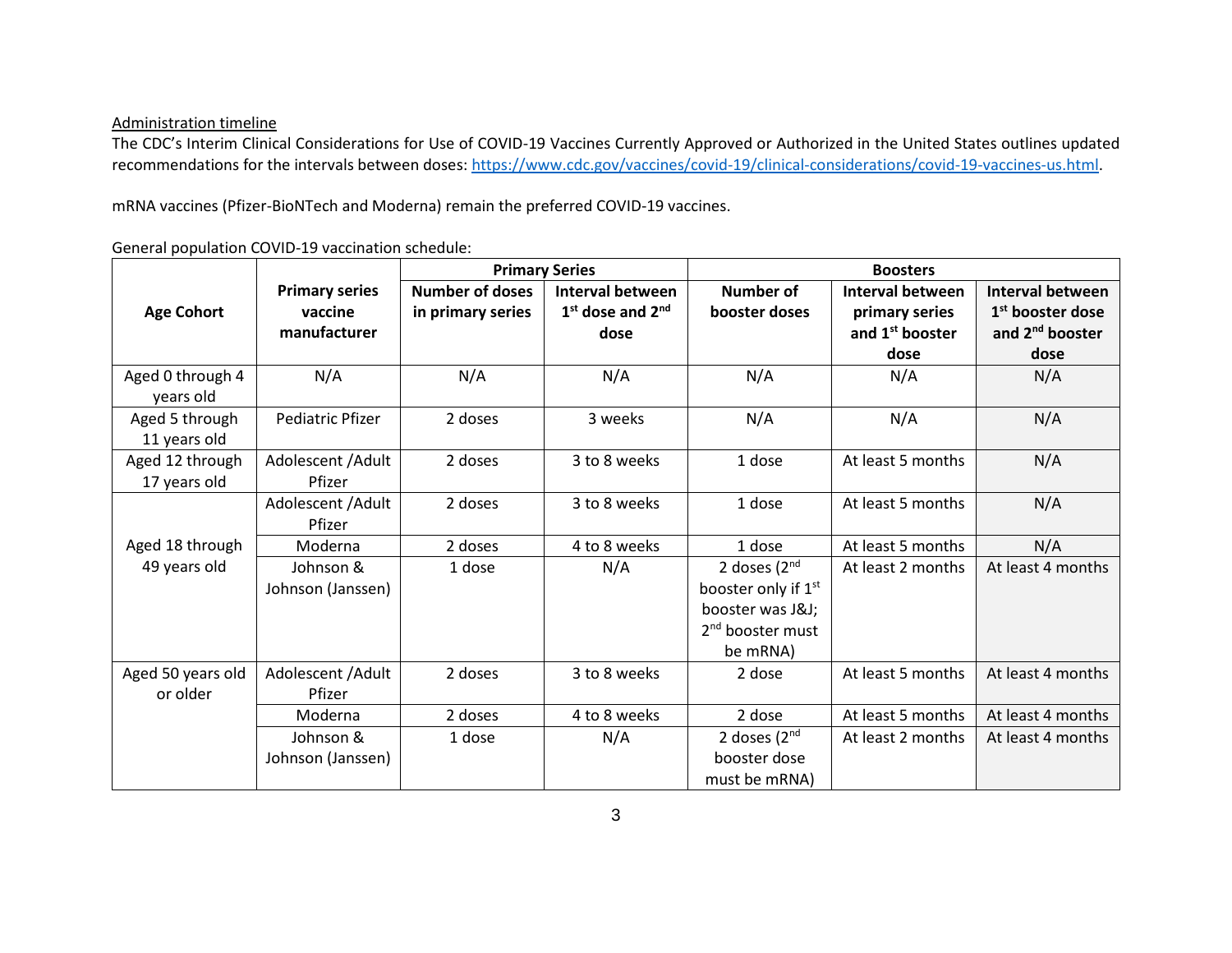|                   |                       | <b>Primary Series</b> |                          |                         | <b>Boosters</b>  |                             |                     |  |
|-------------------|-----------------------|-----------------------|--------------------------|-------------------------|------------------|-----------------------------|---------------------|--|
|                   | <b>Primary series</b> | <b>Number of</b>      | Interval                 | <b>Interval</b>         | <b>Number of</b> | <b>Interval</b>             | Interval            |  |
| <b>Age Cohort</b> | vaccine               | doses in              | between 1st              | between 2 <sup>nd</sup> | booster doses    | between                     | between 1st         |  |
|                   | manufacturer          | primary series        | dose and 2 <sup>nd</sup> | dose and 3rd            |                  | primary series              | booster dose        |  |
|                   |                       |                       | dose                     | dose                    |                  | and 1 <sup>st</sup> booster | and 2 <sup>nd</sup> |  |
|                   |                       |                       |                          | ("additional            |                  | dose                        | booster dose        |  |
|                   |                       |                       |                          | dose")                  |                  |                             |                     |  |
| Aged 0 through    | N/A                   | N/A                   | N/A                      | N/A                     | N/A              | N/A                         | N/A                 |  |
| 4 years old       |                       |                       |                          |                         |                  |                             |                     |  |
| Aged 5 through    | Pediatric Pfizer      | 3 doses               | 3 weeks                  | At least 4              | N/A              | N/A                         | N/A                 |  |
| 11 years old      |                       |                       |                          | weeks                   |                  |                             |                     |  |
| Aged 12           | Adolescent            | 3 doses               | 3 weeks                  | At least 4              | 2 doses          | At least 3                  | At least 4          |  |
| through 17        | /Adult Pfizer         |                       |                          | weeks                   |                  | months                      | months              |  |
| years old         |                       |                       |                          |                         |                  |                             |                     |  |
|                   | Adolescent            | 3 doses               | 3 weeks                  | At least 4              | 2 doses          | At least 3                  | At least 4          |  |
|                   | /Adult Pfizer         |                       |                          | weeks                   |                  | months                      | months              |  |
| Aged 18 and       | Moderna               | 3 doses               | 4 weeks                  | At least 4              | 2 doses          | At least 3                  | At least 4          |  |
| older             |                       |                       |                          | weeks                   |                  | months                      | months              |  |
|                   | Johnson &             | 2 doses $(2nd$        | 4 weeks                  | N/A                     | 2 doses $(2nd$   | At least 2                  | At least 4          |  |
|                   | Johnson               | dose should be        |                          |                         | booster dose     | months                      | months              |  |
|                   | (Janssen)             | mRNA)                 |                          |                         | must be          |                             |                     |  |
|                   |                       |                       |                          |                         | mRNA)            |                             |                     |  |

COVID-19 vaccination schedule for persons who are [moderately or severely immunocompromised:](https://www.cdc.gov/coronavirus/2019-ncov/vaccines/recommendations/immuno.html)

Note:

- 1. Additional timing-related clinical considerations can be found here: [https://www.cdc.gov/vaccines/covid-19/clinical-considerations/covid-](https://www.cdc.gov/vaccines/covid-19/clinical-considerations/covid-19-vaccines-us.html)[19-vaccines-us.html.](https://www.cdc.gov/vaccines/covid-19/clinical-considerations/covid-19-vaccines-us.html) Recommendations include, for example, not to delay COVID-19 vaccination for those with prior SARS-CoV-2 infection and not to delay COVID-19 vaccination for those who are pregnant, lactating, or trying to get pregnant.
- 2. Guidance for how to serve a person who initiated COVID-19 vaccination outside of the United States (including those who received a non-FDA-authorized vaccine) can be found here: [https://www.cdc.gov/vaccines/covid-19/clinical-considerations/interim-considerations](https://www.cdc.gov/vaccines/covid-19/clinical-considerations/interim-considerations-us.html#appendix-a)[us.html#appendix-a.](https://www.cdc.gov/vaccines/covid-19/clinical-considerations/interim-considerations-us.html#appendix-a)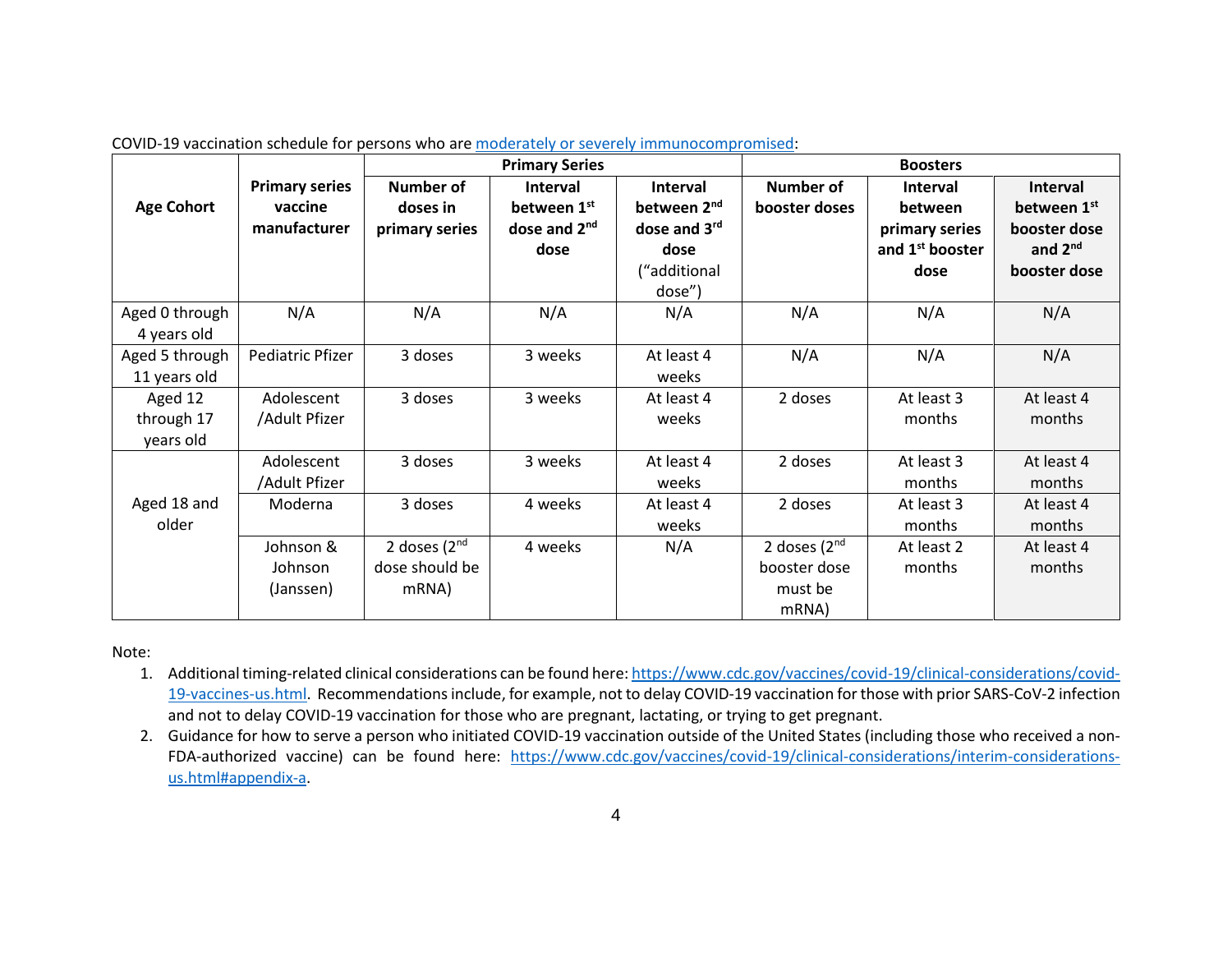#### Scheduling

Update all appointment schedulers to account for updated administration timelines. Points of dispensing (PODs) must continue to be listed on the [New Jersey COVID-19 Information Hub](https://covid19.nj.gov/pages/covid-19-vaccine-locations-for-eligible-recipients) and your POD must update NJDOH in a timely manner if any information on the state website is incomplete or out-of-date.

Before a vaccination recipient departs the vaccination site, PODs should schedule each vaccine recipient for their next recommended dose at the appropriate interval.

PODs must use recall and reminder methods to message eligibility for primary series completion and booster completion to COVID-19 vaccine recipients who are eligible for their next dose.

In addition to appointments, walk-ins should still be accommodated. This is especially important to ensure timely access without barriers for those who are unvaccinated, those newly eligible (e.g. just turned five years old), and those due for their second, third, or fourth dose.

#### Site Readiness

To accommodate as many eligible vaccine recipients as soon as possible, all active sites should prepare to have additional vaccines on hand at all vaccine events, provide night and weekend hours, accommodate walk-ins, update appointment availability reflected on the New Jersey Vaccine Appointment Finder [\(https://covid19.nj.gov/finder\)](https://covid19.nj.gov/finder), and share information with NJDOH about pop-up vaccination clinics to be included in the COVID-19 Community Calendar [\(https://covid19.nj.gov/pages/communitycalendar\)](https://covid19.nj.gov/pages/communitycalendar). Sites are also encouraged to actively promote the availability of primary series and booster doses. If additional vaccine supply is needed at a site, please be in touch with New Jersey Department of Health to arrange for allocation and/or transfer.

To the extent possible while maintaining approproriate vaccine stewardship, all points of dispensing are expected to optimize use of all COVID-19 vaccines. No vaccination opportunity should be missed, so sites should request and carry sufficient inventory to vaccinate at capacity.

## Federal recommendation

On Tuesday, March 29, 2022, the FDA issued revised EUAs with updated fact sheets for the mRNA vaccines (Pfizer-BioNTech and Moderna): [https://www.fda.gov/news-events/press-announcements/coronavirus](https://www.fda.gov/news-events/press-announcements/coronavirus-covid-19-update-fda-authorizes-second-booster-dose-two-covid-19-vaccines-older-and)[covid-19-update-fda-authorizes-second-booster-dose-two-covid-19-vaccines-older-and.](https://www.fda.gov/news-events/press-announcements/coronavirus-covid-19-update-fda-authorizes-second-booster-dose-two-covid-19-vaccines-older-and)

On Tuesday, March 29, 2022, the CDC adopted recommendations for an additional booster dose: [https://www.cdc.gov/media/releases/2022/s0328-covid-19-boosters.html.](https://www.cdc.gov/media/releases/2022/s0328-covid-19-boosters.html)

Current revised EUAs with updated fact sheets and translations for the Food and Drug Administration (FDA) authorized and approved COVID-19 vaccines:

- For Pfizer-BioNTech vaccine: [https://www.fda.gov/emergency-preparedness-and](https://www.fda.gov/emergency-preparedness-and-response/coronavirus-disease-2019-covid-19/comirnaty-and-pfizer-biontech-covid-19-vaccine)[response/coronavirus-disease-2019-covid-19/comirnaty-and-pfizer-biontech-covid-19-vaccine](https://www.fda.gov/emergency-preparedness-and-response/coronavirus-disease-2019-covid-19/comirnaty-and-pfizer-biontech-covid-19-vaccine)
- For Moderna vaccine: [https://www.fda.gov/emergency-preparedness-and](https://www.fda.gov/emergency-preparedness-and-response/coronavirus-disease-2019-covid-19/spikevax-and-moderna-covid-19-vaccine)[response/coronavirus-disease-2019-covid-19/spikevax-and-moderna-covid-19-vaccine](https://www.fda.gov/emergency-preparedness-and-response/coronavirus-disease-2019-covid-19/spikevax-and-moderna-covid-19-vaccine)
- For Johnson & Johnson/Janssen vaccine: [https://www.fda.gov/emergency-preparedness-and](https://www.fda.gov/emergency-preparedness-and-response/coronavirus-disease-2019-covid-19/janssen-covid-19-vaccine)[response/coronavirus-disease-2019-covid-19/janssen-covid-19-vaccine](https://www.fda.gov/emergency-preparedness-and-response/coronavirus-disease-2019-covid-19/janssen-covid-19-vaccine)